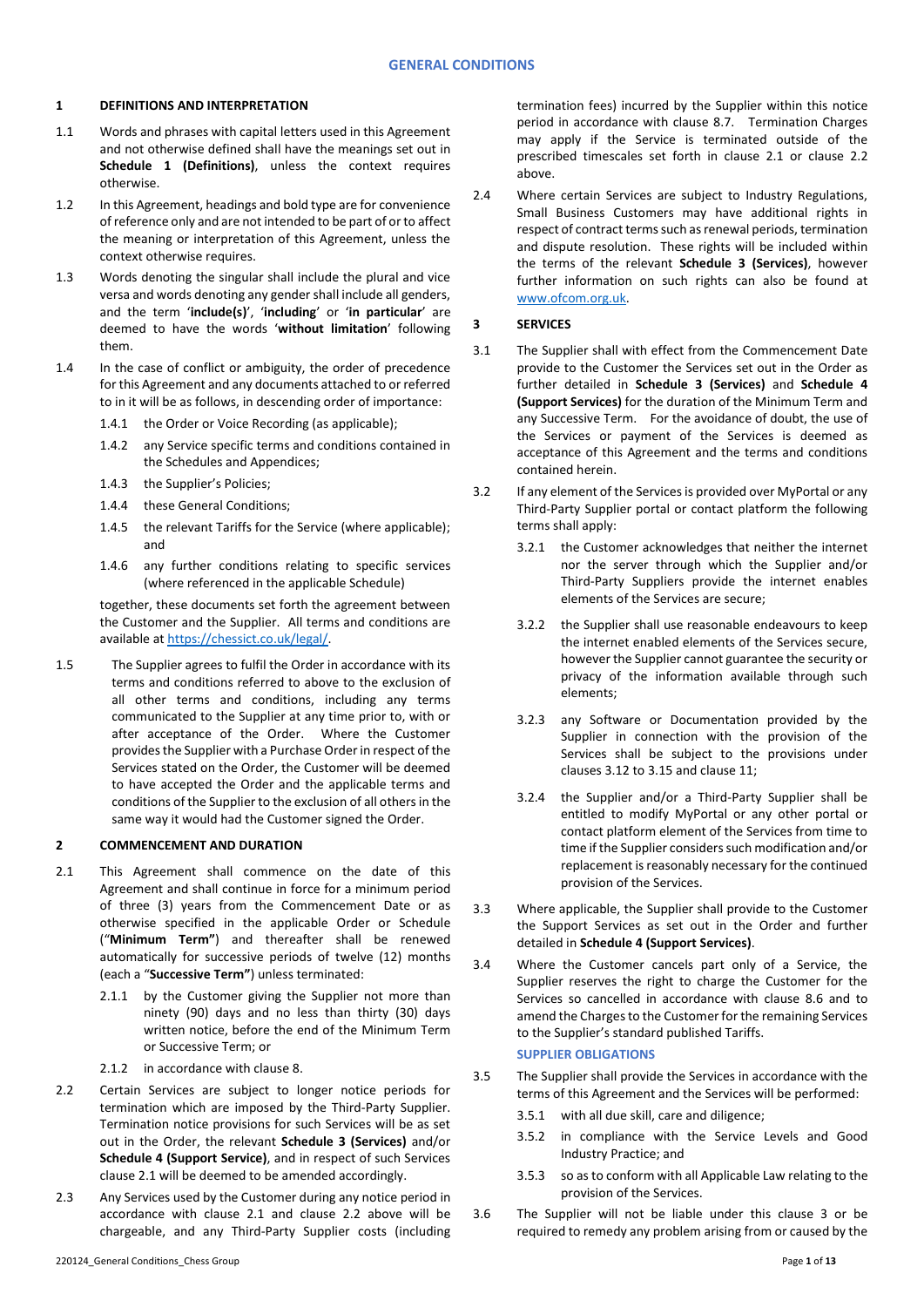Customer's use of the Services in a manner other than in accordance with this Agreement or as directed by the Supplier.

- 3.7 The Supplier does not warrant, guarantee or represent that the Services will be continuously available or free from errors and interruptions and the Supplier may be dependent upon Third-Party Suppliers when providing the Services.
- 3.8 The Supplier shall be entitled to restrict access to Services , if required, at the sole discretion and opinion of the Supplier, for the safety of the Customer Network, to maintain integrity of the Service, in particular to prevent serious malfunction of the Services, Equipment, Software and any stored information or data. Any restrictions shall be kept to a minimum and the Supplier shall use commercially reasonable endeavours to notify the Customer in advance of such restrictions.
- 3.9 Notwithstanding any other provisions of this Agreement but subject to clause 9.2, the Supplier shall not be liable to the Customer in contract, tort (including negligence) or otherwise for the actions of any Third-Party Supplier that affect or otherwise impact upon the provision of the Services.

### **CUSTOMER OBLIGATIONS**

- 3.10 The Customer shall be responsible for the safe keeping and proper use of the Services and Equipment and the Customer undertakes in particular:
	- 3.10.1 to use the Services in accordance with the terms of this Agreement, manufacturers recommendations and any reasonable operating instructions as may be notified to the Customer by the Supplier from time to time;
	- 3.10.2 to use the Services in accordance with the Supplier's Fair Use Policy and Acceptable Use Policy;
	- 3.10.3 to comply with Applicable Law and Good Industry Practice;
	- 3.10.4 not to allow any unauthorised connection, gateway or access to the Services and/or Equipment for any purpose other than that for which the Services and/or Equipment is provided;
	- 3.10.5 not to use the Services and to procure that none of its employees use the Services to transmit or receive any material which is defamatory, offensive or of an abusive or menacing character or otherwise is in breach of this Agreement;
	- 3.10.6 not to use the Services fraudulently or in connection with a criminal offence or in any way that is unlawful;
	- 3.10.7 provide such reasonable assistance to and not to impede the Supplier in the performance of its obligations under this Agreement; and
	- 3.10.8 at its own expense, obtain all relevant licences, permissions, authorisations, registrations and approvals required in connection with or necessary for the use of the Services from the appropriate legislative, regulatory or advisory body and shall provide copies of the same upon reasonable request.

### **SITE ACCESS, PREPARATION AND INSTALLATION**

- 3.11 To enable the Supplier to comply with its obligations under this Agreement the Customer shall:
	- 3.11.1 allow or procure permission for the Supplier during Normal Working Hours to have reasonable access to the Site and the connection points or, where network connection services form part of the Services, such location on the Site and/or any neighbouring property as the Supplier reasonably requires and the Customer shall at all times provide such reasonable assistance as the Supplier requests;
- 3.11.2 prepare the Customer Network for installation of the Services, unless otherwise specified in the Order, by ensuring that it is fully configured in accordance with the Supplier's technical specifications;
- 3.11.3 where required, provide a continuous mains electricity supply and connecting points;
- 3.11.4 where at the request of the Customer, the Supplier carries out work outside of Normal Working Hours, the Customer shall be responsible for the Supplier's reasonable additional charges;
- 3.11.5 at its own expense, obtain all permissions, licences, waivers, consents, registrations and approvals reasonably required and comply with all Applicable Law necessary for the provision of the Services and installation of the Equipment;
- 3.11.6 take all reasonable steps to provide a suitable and safe working environment on the Site and notify the Supplier in writing of any health and safety rules and regulations and security requirements that apply to the Site;
- 3.11.7 shall not knowingly or recklessly transmit any material which contains software viruses, or any computer codes, files or programs designed to interrupt, damage, destroy or limit the functionality of any computer software or hardware; and
- 3.11.8 at its own expense, prepare and maintain during the term of this Agreement the Site, the Equipment, the environmental conditions of the Site and Equipment and as otherwise the Supplier may reasonably require.

# **THIRD-PARTY SOFTWARE**

- <span id="page-1-1"></span>3.12 Where the Supplier makes available Third-Party Software for the Customer to use with the Services, the Customer shall be required to enter into an End User licence agreement in the form set out at any web-link or other location that the Supplier or the supplier of the Third-Party Software may notify the Customer, as amended or supplemented from time to time ("**EULA**").
- 3.13 By accepting the terms of the EULA, the Customer agrees to observe and comply with it for any and all use of the Services. If the Customer does not comply with the EULA, the Supplier and/or the supplier of the Third-Party Software may restrict or suspend the Services upon reasonable notice.
- 3.14 Where a EULA has not, for any reason, been entered into for any Third-Party Software made available to the Customer by the Supplier, the Customer acknowledges and agrees that they shall comply with the obligations set out in clause 11.6 to 11.9 inclusive in respect of any Third-Party Software.
- <span id="page-1-2"></span>3.15 All EULA and rights to use the Third-Party Software shall automatically terminate on termination of this Agreement in accordance with claus[e 11.6.2.](#page-8-0)

#### **CUSTOMER NETWORK**

- 3.16 If the Supplier is unable to configure the Services due to the Customer Network not being ready to connect to the Services or the Supplier discovers that the pre-defined infrastructure and/or configuration agreed with the Customer is not accurate or is incorrect and additional works are required, then the Customer shall be liable to the Supplier for any and all costs and expenses (including Third-Party Supplier costs and expenses) incurred by the Supplier as a result of any Professional Services undertaken to reconfigure the Customer Network and/or any cancelled or rescheduled engineer visit.
- <span id="page-1-0"></span>3.17 Where applicable, or as specified in the Order, the provision of Services may be subject to a survey of the Site and/or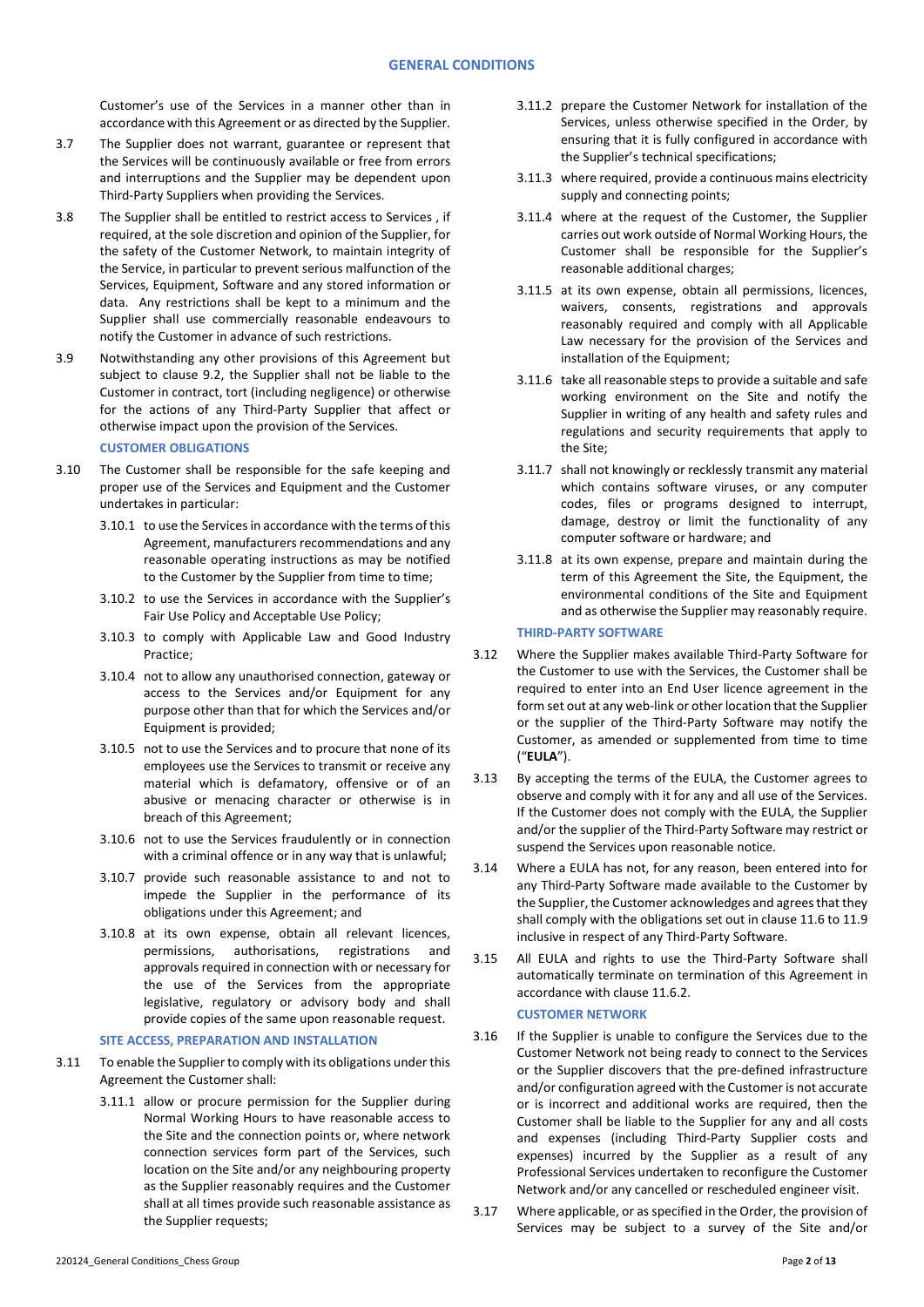engineering visit by the Supplier to ensure that the Site and/or the Customer Network is in accordance with the Supplier's technical specifications, the Customer shall:

- 3.17.1 allow the Supplier, its subcontractors and/or Third-Party Supplier to carry out a survey of the Site to assess suitability of the Customer Network for the provision of Services in accordance with **Schedule 3 (Services)**;
- 3.17.2 be responsible for the Supplier's reasonable additional charges where a survey of the Site is carried out, including the costs of the survey, provisioning, engineering and all other costs and expenses associated with any Professional Services, including but not limited to Third-Party Supplier costs and expenses associated with ensuring that the Site is suitable for the provision of the Services; and
- 3.17.3 at its own discretion, request the Supplier, its subcontractors and/or Third-Party Supplier to submit a proposal to reprogram and/or remove existing Customer Equipment, upgrade or reconfigure the Customer Network to ensure technical compatibility which is necessary for the provision of the Services.

For the avoidance of doubt, any additional works agreed between the Parties under this claus[e 3.17](#page-1-0) shall be subject to a further charge.

### **SERVICE LIMITATIONS**

- 3.18 The Customer acknowledges and agrees that there may be technical or geographical limitations which restrict or prevent installation and/or provision of the Services, some of which may not be identified until the Services have been installed, and the Supplier shall notify the Customer as soon as reasonably practicable of any limitations affecting the provision of the Services or inability to provide the Service, the performance of the Services and its effect on other services or Equipment.
- 3.19 The Customer acknowledges and accepts that:
	- 3.19.1 the Supplier cannot guarantee and does not warrant that the Services will be free from interruptions or will be free from service faults;
	- 3.19.2 there may be degradations of the quality of the Service due to matters beyond the reasonable control of the Supplier; and
	- 3.19.3 the Supplier may change the technical specification of the Services or interrupt the Services to maintain the quality of the Services, for operational or health and safety reasons, or where there is an emergency.
- 3.20 The Supplier shall use reasonable endeavours to keep such restrictions and/or limitations to a minimum and shall use commercially reasonable endeavours to notify the Customer in advance of such restrictions and/or limitations, however the Supplier shall not be liable for any loss or damage incurred by the Customer should the Services be interrupted or restricted from time to time.

#### **SERVICE AMENDMENTS**

- 3.21 Throughout the Term of the Agreement the Customer may, subject to notifying the Supplier as soon as reasonably practicable, request;
	- 3.21.1 to move or transfer Services and/or Equipment to a new Site;
	- 3.21.2 configuration changes; or
	- 3.21.3 material change to the Service, including but not limited to the addition, upgrade and/or removal of a Service.
- 3.22 If a new installation, configuration changes or moving Site involves the visit of an engineer to facilitate it, the Customer shall be responsible for the costs incurred by the Supplier for the appointment of the engineer together with an administration fee in respect of additional works required to be undertaken by the Supplier to complete the necessary works. Such activity shall be chargeable as a MACD Service.
- 3.23 Where the Customer requests to transfer or move Services and/or Equipment to a new Site or a material change to the Services during the Minimum Term, the Customer and the Supplier will agree an additional Order, which will include a new Minimum Term and the Supplier may at its sole discretion apply early Termination Charges to the existing Services.

# **4 EQUIPMENT**

### **CUSTOMER EQUIPMENT**

- <span id="page-2-0"></span>4.1 The Customer shall be responsible for the provision, installation, configuration, monitoring, support and management of any Customer Equipment connected to or used in the provision of Services and the Customer hereby agrees that:
	- 4.1.1 all Customer Equipment shall be connected at the applicable points and adequately protected against viruses and other breaches of security;
	- 4.1.2 any Customer Equipment connected to or used for the Services shall at all times be connected, used and maintained in accordance with manufacturers recommendations, is technically compatible with the Service, and shall conform to Quality Standards and/or Applicable Law; and
	- 4.1.3 the Supplier shall not be under any obligation to connect or keep connected the Customer Equipment if it does not comply with clause [4.1.1](#page-2-0) or if in the reasonable opinion of the Supplier such connection is likely to cause death, personal injury, damage or to impair the quality of the Services.
- 4.2 Clause 4.1 shall not apply where the Supplier provides Support Services but only to the extent that the obligations stated in clause 4.1 is within the scope of the Supplier's obligations as detailed in **Schedule 4 (Support Services)**.

#### **HARDWARE**

- 4.3 The quantity, quality and description of and any specification for the Hardware shall be those as further described in the Order or Third-Party Suppliers and/or manufacturers technical and operational instructions as may be amended from time to time.
- 4.4 The Supplier shall use commercially reasonable endeavours to deliver the Hardware to the Customer on the date and to the address specified in the Order, if no date is specified, within a reasonable period from the date of this Agreement. However, time shall not be of essence in respect of any delivery of Hardware.
- 4.5 Risk in and liability forthe Hardware shall pass to the Customer on delivery of each item thereof, however title to the Hardware shall not pass to the Customer until the Customer has paid the Supplier in full for the Hardware.
- 4.6 The Supplier shall warrant that upon delivery and for a period of twelve (12) months from the date of delivery "**Warranty Period**" the Hardware shall:
	- 4.6.1 conform in all material respects with the description
	- 4.6.2 be free from material defects in design, material and workmanship; and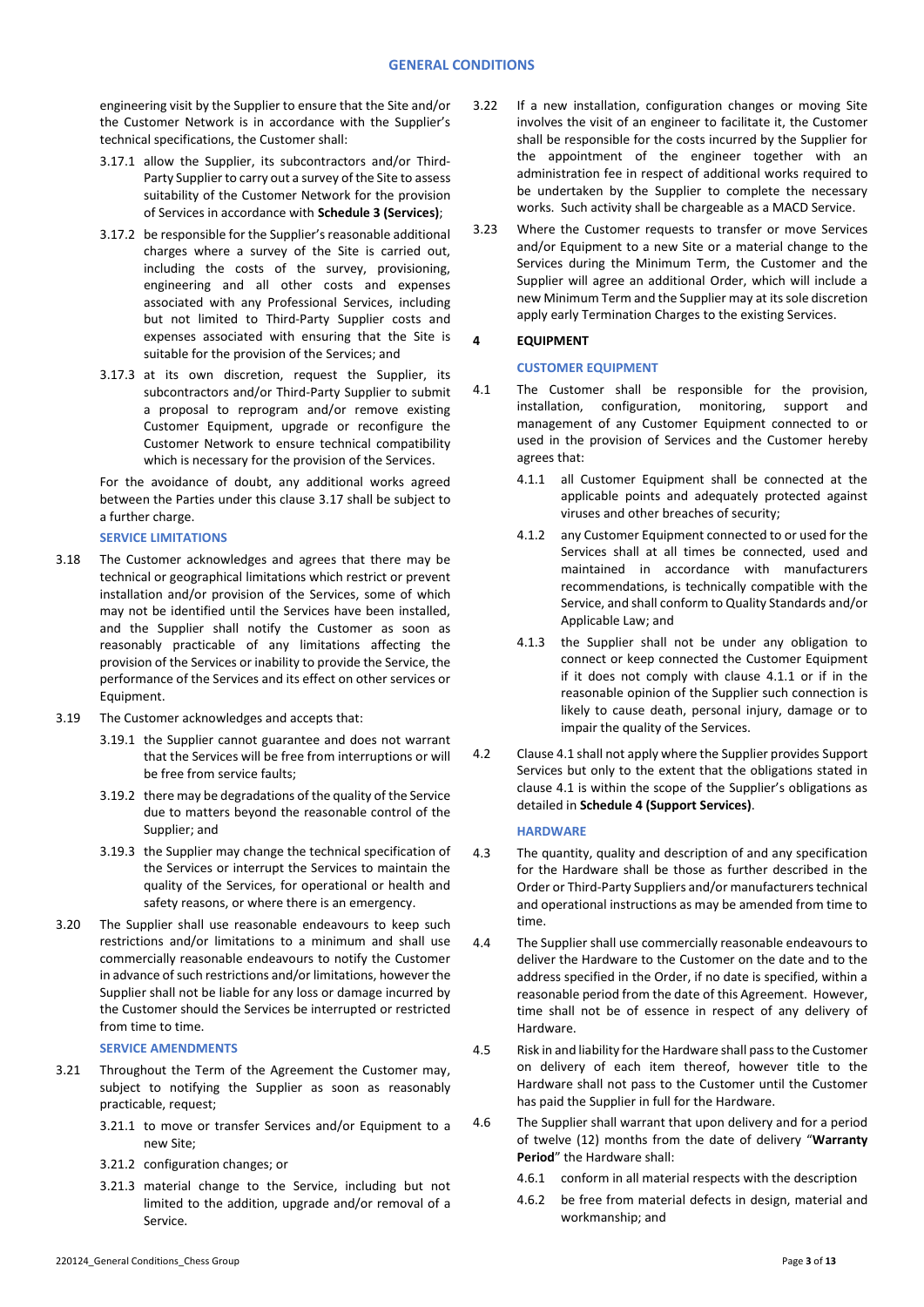4.6.3 be of satisfactory quality

where additional warranties are provided by Third-Party Suppliers and/or manufacturers of the Hardware, the Supplier shall use reasonable endeavours to notify the Customer as soon as reasonably practicable.

4.7 The Customer shall be responsible for installing and supporting the Hardware, unless otherwise specified in the Order or where installation and support is provided by way of Professional Services or Support Services being provided by the Supplier and the Supplier shall not be liable for any loss or damage caused by or repairs required as a result of, installation or misuse of, or damage to any Hardware.

# **RENTAL EQUIPMENT**

- 4.8 The Customer hereby agrees:
	- 4.8.1 the Rental Equipment shall at all times remain the property of the Supplier, its subcontractors and/or Third-Party Supplier and the Customer shall (if applicable) enter into a separate lease agreement with the Supplier or a Third-Party Supplier for the provision of Rental Equipment;
	- 4.8.2 only to use the Rental Equipment for the provision of the Services and at all times comply with the terms and conditions of the applicable rental agreement, together with the manufacturer's recommendations and all reasonable instructions from the Supplier in relation to its connection, use, monitoring and support; and
	- 4.8.3 on expiry or termination of this Agreement, the Customer, where expressly stated within the separate lease agreement, shall return at its own cost, all Rental Equipment, in accordance with the terms and conditions of the separate lease agreement and in good operating condition, subject to reasonable wear and tear to the Supplier, its subcontractors and/or Third-Party Supplier.

### **ANCILLARY EQUIPMENT**

- 4.9 Where the Supplier has provided the Customer with the Ancillary Equipment necessary for the provision of the Service, the Customer hereby agrees that:
	- 4.9.1 the property in and ownership of Ancillary Equipment at all times remain the property of the Supplier, its subcontractors and/or Third-Party Supplier;
	- 4.9.2 risk in and liability of Ancillary Equipment passes to the Customer on delivery and during the Minimum Term and any Successive Term and the Customer must insure Ancillary Equipment in respect of all relevant risks from delivery;
	- 4.9.3 it shall maintain the Ancillary Equipment in good operating condition, subject to normal wear and tear and shall undertake repairs and preventative maintenance on the Ancillary Equipment in accordance with the manufacturer's instructions, including warranty terms and conditions, to maintain the Ancillary Equipment to its published specifications, unless otherwise included in **Schedule 4 (Support Services)** which are being provided by the Supplier;
	- 4.9.4 the Supplier has the right to assign or transfer any rights (including but not limited to security interest and/or encumbrance) to Ancillary Equipment without the Customer's consent;
	- 4.9.5 the Supplier reserves the right to modify, upgrade, replace or introduce new technologies and/or

Ancillary Equipment during the term of this Agreement;

- 4.9.6 it must not, nor permit any other person, to sell, let, transfer, dispose of, mortgage, charge, move, add to, modify, repair, service, tamper with or in any way interfere with Ancillary Equipment;
- 4.9.7 it shall be liable to the Supplier for any loss or damage to Ancillary Equipment, except where the loss or damage is caused by Supplier's negligence, and shall indemnify the Supplier for costs in repairing or replacing Ancillary Equipment;
- 4.9.8 the Supplier does not provide any warranty in respect of the Ancillary Equipment but, where possible, will provide the Customer with the benefit of any manufacturer's warranty;
- 4.9.9 upon expiry or termination, the Supplier shall be entitled to:
	- (a) require the Customer (at Customer's cost and risk) immediately return Ancillary Equipment to the Supplier, its subcontractors or and/or Third-Party Supplier; or
	- (b) enter the Site to recover the Ancillary Equipment.
- 4.9.10 Notwithstanding the expiry or earlier termination of this Agreement for any reason whatsoever, the Supplier shall have no obligation to remove the Ancillary Equipment from the Site.

# <span id="page-3-0"></span>**5 SECURITY AND PASSWORDS**

- 5.1 The Customer acknowledges and agrees that it is the sole responsibility of the Customer to set up and maintain appropriate security measures for use of the Services and/or Equipment, including but not limited to:
	- 5.1.1 protecting all passwords and mitigating exposure to any suspected or known security breach by resetting passwords, requesting that accounts are disabled and reporting incidents to the Supplier;
	- 5.1.2 maintaining security and confidentiality of authentication details for online service portals and other services;
	- 5.1.3 employing security devices, including virus checking software;
	- 5.1.4 adequate resilience to protect against loss or connectivity of Services, such as backing up all data, disaster recovery procedures and appropriate power supply; and
	- 5.1.5 secure implementation and management of the Customer's systems including any Customer Equipment to identify and mitigate exposure to theft, fraud and/or deception.
- 5.2 Where the Customer is or becomes aware of any matters which it knows or ought reasonably to be expected to know constitutes a threat or breach of security, theft, fraud and/or deception (whether actual or attempted) in relation to the use of the Services and/or Equipment, the Customer will immediately advise the Supplier of such matters and where necessary shall report such incidents to the Police.
- 5.3 The Customer agrees to indemnify and keep the Supplier indemnified for any costs, losses or damages suffered or incurred by the Supplier arising out of or in connection with any claim made or threatened against the Supplier by a third party arising from any Fraudulent Activity due to the Customer's breach of this clause [5,](#page-3-0) including any costs or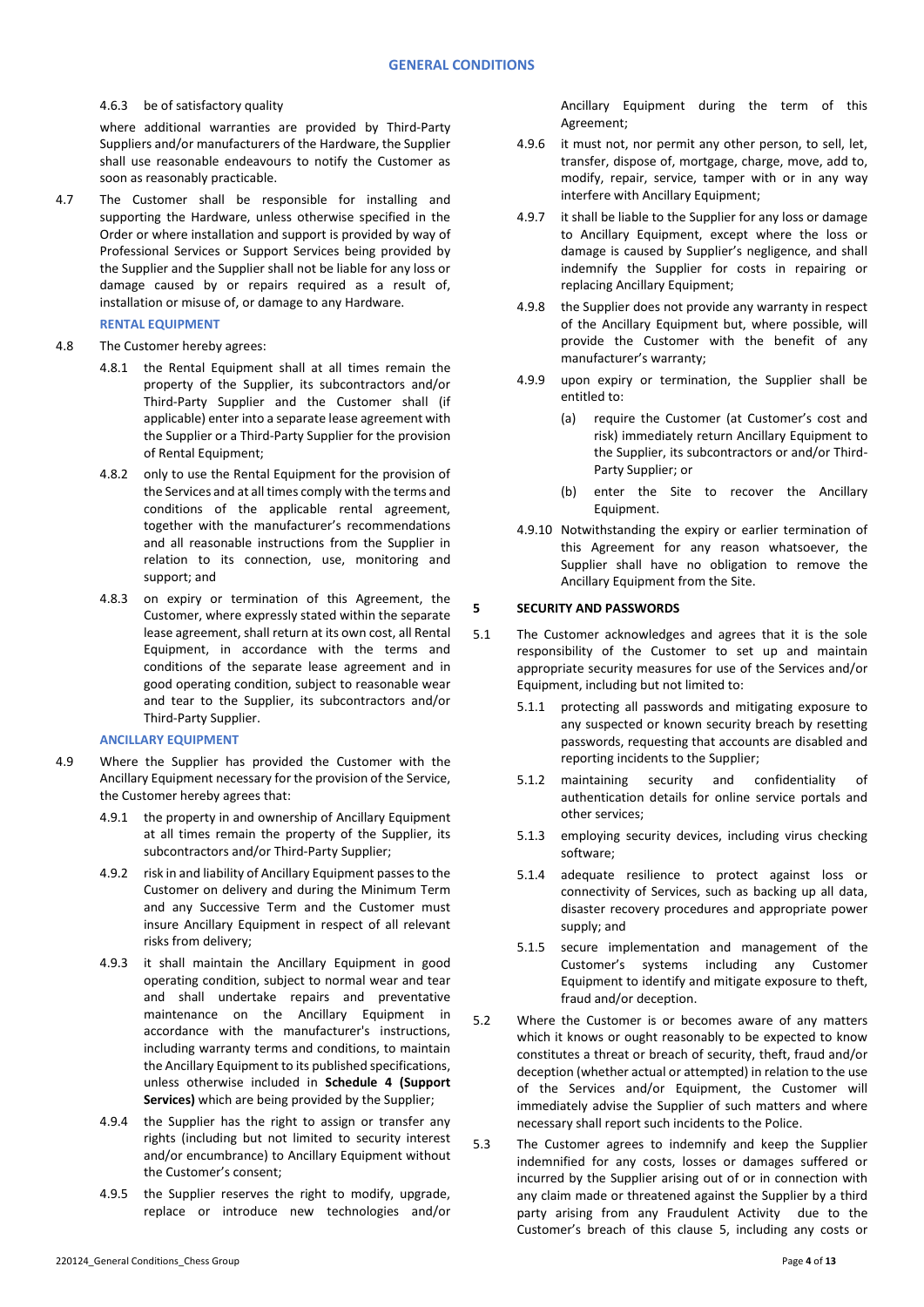expenses reasonably incurred by the Supplier in investigating any such Fraudulent Activity.

# **6 CHARGES AND PAYMENT**

- 6.1 Unless otherwise stated in **Schedule 3 (Services), Schedule 4 (Support Services)** or the Order, Charges for the Services and/or Equipment will be charged in accordance with applicable Tariffs and the Supplier shall invoice the Customer electronically for the Charges payable under this Agreement, unless otherwise specified in writing by the Supplier.
- 6.2 The Customer acknowledges and agrees that where the Services (or any part thereof, including each Site) are being upgraded or replaced with a different Service, the Supplier shall reserve the right to Charge the Customer for both the existing Services, where they remain Connected and the new Services from the Commencement Date.
- <span id="page-4-0"></span>6.3 The Customer shall pay all Charges in accordance with the payment terms stated on the invoice, if not stated then, within thirty (30) days of the Commencement Date.
- 6.4 Unless otherwise stated all amounts due from the Customer to the Supplier under this Agreement shall be paid within seven (7) days of receipt of the Supplier's invoice.
- 6.5 Subject to clause 6.17, the Customer agrees to pay the Supplier in full, without any set-off, counterclaim or deduction, all sums due to the Supplier under this Agreement.
- 6.6 All amounts payable by the Customer under this Agreement are exclusive of value added tax, which the Customer shall be additionally liable to pay the Supplier.
- 6.7 The Customer shall be responsible for all Charges, unless otherwise stated in **Schedule 3 (Services)**, for the use of the Services, by either the Customer or any third party who has gained access to the Services, with or without the Customer's knowledge and consent or other Fraudulent Activity in connection with the use of the Services provided under this Agreement.
- 6.8 The Customer may request a paper invoice or an alternative payment method to direct debit, subject to payment of a reasonable administration fee. Invoices paid by credit card shall incur an additional charge of 1.8% of the payment value.
- 6.9 The Customer acknowledges and agrees that the Supplier can vary the amount, frequency and time of any direct debit to such level as the Supplier deems reasonably appropriate to:
	- 6.9.1 take account of either an increase or decrease in the provision of the Services;
	- 6.9.2 to reduce such indebtedness of the Customer to the Supplier, and/or;
	- 6.9.3 such other operational matter effecting the Service as the Supplier shall in its discretion deem reasonable.

The Supplier shall notify the Customer of such variation by giving not less than five (5) Working Days written notice, such notice to be given either on the invoice or on [https//chessict.co.uk](http://www.chessict.co.uk/) and continued use of the Service is deemed acceptance of the variation.

- <span id="page-4-1"></span>6.10 The Supplier may vary the Charges at any time by notifying the Customer by email, on the Customer's invoice or on [www.chessict.co.uk](http://www.chessict.co.uk/) and the revised Charges will apply to all Services provided thirty (30) days after the effective date of the notice.
- 6.11 The Supplier may invoice the Customer for any Services used under this Agreement at any time following the date on which the Services were used.

6.12 The Charges payable shall be calculated by reference to data recorded by Chess or its Third-Party Supplier and not by reference to any data recorded by the Customer. Chess shall be entitled to estimate the Charges where relevant data is not available to Chess in a timely manner and such estimated Charges will be reconciled on a subsequent invoice.

# **CREDIT LIMIT/SECURITY**

- 6.13 The Supplier may carry out a credit check on the Customer at any time, prior to the Customer and Supplier entering into this Agreement, and throughout the term of this Agreement where there is:
	- 6.13.1 a material adverse change in the financial position of the Customer; or
	- 6.13.2 recent or subsequent non-payment or partial nonpayment.
- 6.14 The Supplier may impose a Credit Limit on a Customer's account proportionate to the amount of Charges payable under this Agreement and/or require the Customer to pay a deposit or other form of security as a condition in providing the Services and/or Equipment.
- 6.15 The Supplier may amend any Credit Limit imposed without prior notice to the Customer and if the Customer exceeds such Credit Limit the Supplier may demand immediate payment of all unpaid Charges, whether invoiced or not. The Customer shall remain responsible for all Charges incurred including those exceeding the Credit Limit.
- 6.16 The Customer acknowledges and accepts that the Supplier may share payment history information with third party credit agencies and by entering into this Agreement hereby provides the authorisation necessary for the Supplier to use payment history information for this purpose.

**DISPUTES**

- 6.17 If the Customer in good faith disputes the Charges, the Customer shall give written notice to the Supplier of the amount in dispute and the reason for the dispute within seven (7) days from receipt of the invoice, prior to the Customer not paying any amount to the Supplier. Notwithstanding any dispute raised, the Customer must make payment of the undisputed part of the invoice in accordance with clause [6.3](#page-4-0) and 6.4.
- 6.18 Any rectification or amendment of such disputed Charges already paid are limited to six (6) months prior to the written notice being received and remains at Supplier's sole discretion not to be unreasonably withheld.
- 6.19 Notice under clause 6.17 must be received prior to the Customer not paying any amounts due to the Supplier, failure of which shall be deemed a material breach of this Agreement and clause [8.1.1](#page-5-1) shall apply, together with clause 6.20 in respect of the entire balance.

### **REMEDY FOR NON-PAYMENT**

- 6.20 Without limiting any other right or remedy of the Supplier:
	- 6.20.1 if the Customer fails to make any payment due to the Supplier by the due date, the Supplier has the right to charge the Customer (i) an administration fee, late payment fee and/or statutory compensation at the prevailing rates and (ii) interest (both before and after judgement) on the overdue amount at the rate of 8% per annum above Barclays Bank base rate from time to time, until payment in full is made;
		- 6.20.2 if a direct debit is dishonoured or cancelled, the Supplier has the right to charge the Customer a reasonable administration fee; and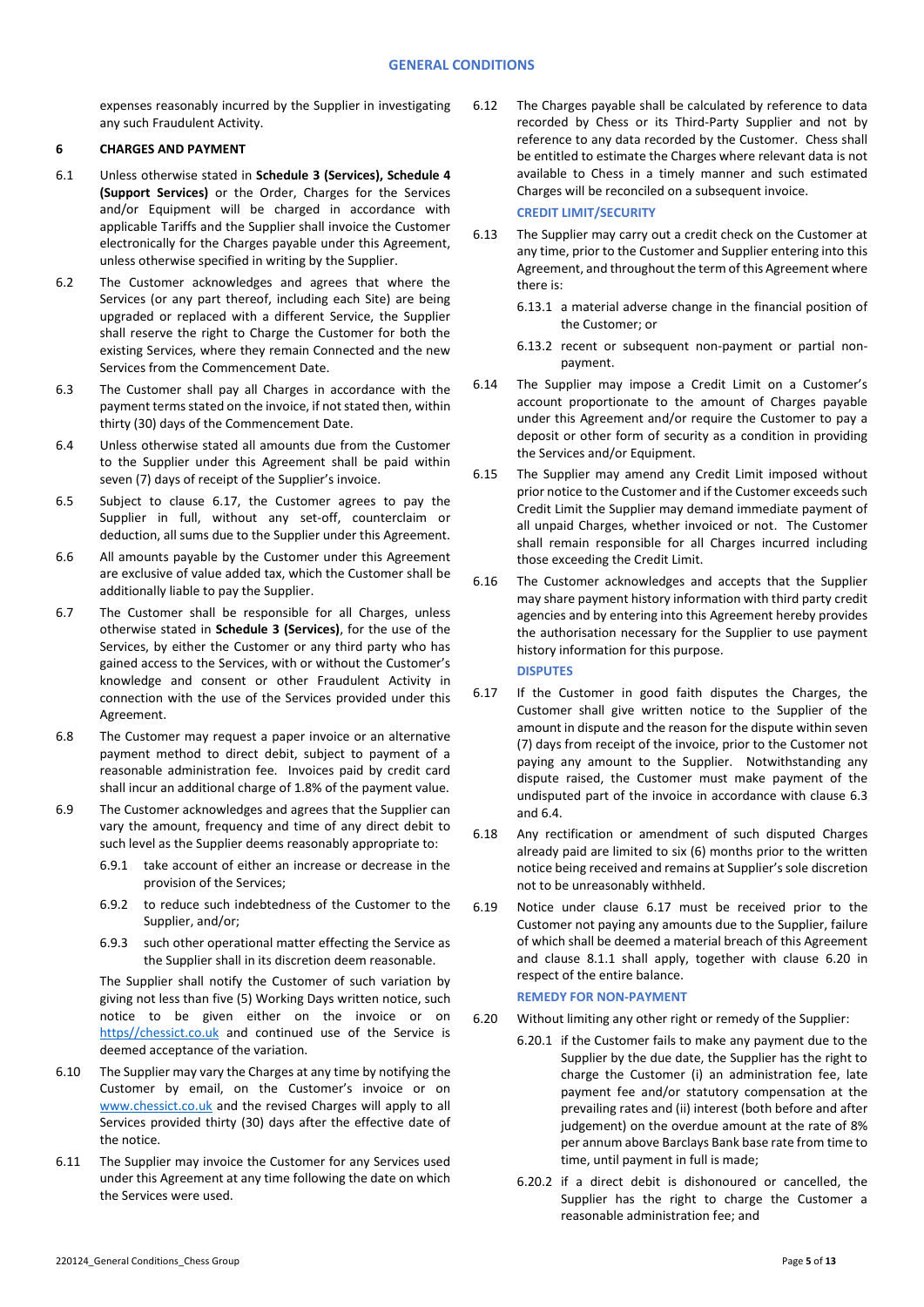- 6.20.3 Supplier may set off any amount owing to it or its Affiliates by the Customer against any amount payable by the Supplier to the Customer.
- 6.21 Time for payment is of the essence of this Agreement and a failure to pay on time, a returned or cancelled direct debit, and failure to pay all amounts not in dispute in accordance with clause 6.17 shall be a material breach and the Supplier may terminate this Agreement immediately.

# **7 SUSPENSION OF SERVICES**

- <span id="page-5-2"></span>7.1 The Supplier may at its sole discretion, without prejudice to any other right under this Agreement and upon giving the Customer written notice electronically, suspend the provision of one or more of the Services under this Agreement, without compensation, until further notice in the following circumstances:
	- 7.1.1 the Customer is in material breach of this Agreement;
	- 7.1.2 the Supplier, its subcontractors and/or Third-Party Supplier in providing the Services to the Customer is obliged to comply with any Applicable Legislation, including but not limited to an order, instruction or request of government, regulatory authority, emergency services organisation or other competent authority;
	- 7.1.3 the Customer exceeds the Credit Limit, fails to give any deposit or other form of security under clause 6.11, or in the reasonable opinion of the Supplier is deemed a debt risk; or
	- 7.1.4 the Supplier has reasonable grounds to believe that the Customer is in breach of its obligations under claus[e 3](#page-0-0) and clause [5.](#page-3-0)
- 7.2 Where the Supplier exercises its rights under clause [7.1](#page-5-2) as a consequence of the breach, fault, act or omission of the Customer, the Charges will continue to be payable to the Supplier and the Customer shall pay to the Supplier all reasonable costs and expenses (including any Third-Party Supplier costs and expenses) incurred by the implementation of such suspension and recommencement of the provision of Services.
- <span id="page-5-5"></span>7.3 The Supplier reserves the right to suspend or withdraw the Services or any part thereof at any time for business, operational or technical reasons, where the Supplier is no longer able to provide the Service, including but not limited to:
	- 7.3.1 the suspension, termination or expiry of the agreement in place with its Third-Party Supplier, which the Supplier requires to provide the Services under this Agreement to the Customer;
	- 7.3.2 the withdrawal or significant changes to the technology used to provide the Services;
	- 7.3.3 as the Charges to the Customer are not, in the reasonable opinion of the Supplier, sufficient to ensure that the provision of Services continue to be commercially viable for the Supplier;

and for which the Supplier is unable to find a replacement Third-Party Supplier having used its reasonable commercial endeavours, the Supplier may terminate this Agreement in accordance with claus[e 8.3.](#page-5-3)

# <span id="page-5-0"></span>**8 TERMINATION**

- <span id="page-5-4"></span><span id="page-5-1"></span>8.1 Either party shall be entitled to terminate this Agreement immediately by giving written notice to the other party if:
	- 8.1.1 the other party commits a continuing or material breach of this Agreement and, if the breach is capable

of remedy, fails to remedy such breach within fourteen (14) days after written notice giving full particulars of the breach and requiring it to be remedied;

- <span id="page-5-6"></span>8.1.2 an event under clause [9.6](#page-6-0) prevents the performance of the whole or a substantial part of the other party's obligations in relation to that Service for a continuous period of ninety (90) days after the date on which it should have been performed;
- 8.1.3 an administrator takes possession, or a receiver is appointed over any of the property or assets of the other party, the other party makes a voluntary arrangement with its creditors or becomes subject to an administration order, the other party becomes bankrupt or goes into liquidation (except for the purposes of a solvent amalgamation, reconstruction or other reorganisation and where the company resulting from the reorganisation effectively agrees to be bound by or to assume the obligations of the other party under this Agreement); or
- 8.1.4 the other party ceases, or threatens to cease, to carry on business.
- 8.2 For the purposes of clause [8.1,](#page-5-4) a breach shall be considered capable of remedy if the party in breach can comply with the provision in question in all respects other than as to the time of performance (provided that time of performance is not of the essence).
- <span id="page-5-3"></span>8.3 The Supplier may terminate this Agreement immediately by giving notice in writing to the Customer if:
	- 8.3.1 any licence, approval, agreement or any approval under which the Supplier has the right to provide the Services under this Agreement is revoked, amended or otherwise ceases to be valid;
	- 8.3.2 where the Supplier has exercised its rights in accordance with clause [7.3](#page-5-5) and has not been able to appoint a replacement Third-Party Supplier;
	- 8.3.3 where the Supplier is instructed by any competent legal or regulatory authority to cease provision of the Services to the Supplier;
	- 8.3.4 in the reasonable opinion of the Supplier, the Customer is suspected of involvement with fraud or attempted fraud in connection with the use of the Services and/or Equipment or this Agreement;
	- 8.3.5 if the Customer is in breach of this Agreement in such a way that the Supplier may be in breach of any Applicable Law and/or in breach of any agreements with its third-party providers required to provide the Services;
	- 8.3.6 where the Customer commits persistent non-material breaches (which in aggregate amount to a material breach);
	- 8.3.7 the Customer fails to pay the Supplier, or the Supplier reasonably suspects that the Customer is unable to pay or is refusing to pay the Charges in accordance with this Agreement; and
	- 8.3.8 a Change of Control takes place or is proposed.
- 8.4 A waiver by either party of a breach of a provision of this Agreement shall not be considered as a waiver of a subsequent breach of the same or another provision.
- 8.5 The Customer may terminate this Agreement by giving the Supplier not more than sixty (60) days and not less than one (1) months written notice, unless otherwise stated in the applicable Order or Schedule for convenience before the end of the Minimum Term.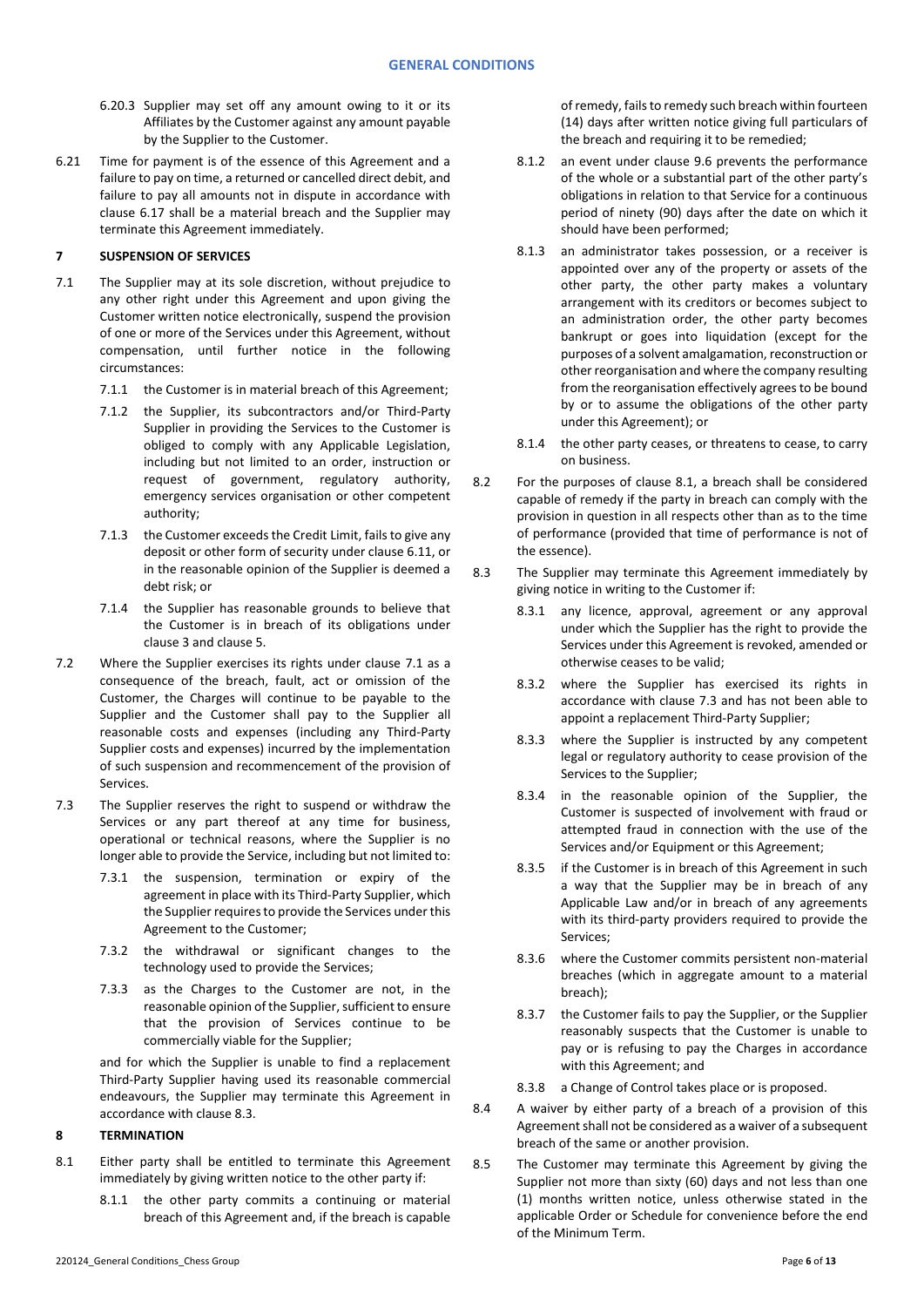- 8.6 Where the Customer moves the Services or part thereof away from the Supplier, the Supplier reserves the right (in addition to its rights under clause 8.7) to charge the Customer for the Services or part thereof in accordance with clause 8.7 and to amend Charges to the Customer for the remaining Services to its standard published Tariffs.
- 8.7 If this Agreement is terminated prior to the expiry of the Minimum Term or Successive Term other than where the Customer terminates under clause [8.1,](#page-5-4) and where the Supplier terminates under clauses 8.3.1 to 8.3.3, the Supplier may invoice the Customer the Termination Charges as further defined in **Schedule 3 (Service)**. The Customer agrees that the Termination Charges are a fair assessment of the losses and damage that the Supplier will suffer as a result of the termination.

#### **CONSEQUENCES OF TERMINATION**

- 8.8 In the event of termination by either party for any reason, the Supplier shall be entitled to recover from the Customer:
	- 8.8.1 any outstanding unpaid invoices and interest and, in respect of the Services supplied but for which no invoice has been submitted, the Supplier may submit an invoice, which shall be payable immediately on receipt;
	- 8.8.2 the Ancillary Equipment or the cost thereof as appropriate, including but not limited to the cost of installing or removing the Ancillary Equipment;
	- 8.8.3 all liabilities, claims, costs, losses and expenses incurred and/or accrued by the Supplier;
	- 8.8.4 any committed costs or losses payable to a Third-Party Supplier incurred as a result of such termination, which the Supplier cannot reasonably mitigate:

continued use of the Service following termination will result in the Supplier levying its standard published Tariffs for all Services used, which shall be payable immediately upon demand by the Supplier.

- 8.9 Termination of this Agreement shall not affect any rights, remedies, obligations or liabilities of the parties that have accrued up to the date of termination or expiry, including the right to claim damages in respect of any breach of this Agreement which existed at or before the date of termination or expiry.
- 8.10 Termination of this Agreement for whatever reason shall not operate to affect any provisions that expressly or by implication survive termination**.**
- 8.11 Until such time as the Customer has transferred to a new supplier, the Supplier shall be entitled to amend the Charges to its standard published Tariffs upon giving the Customer one (1) months written notice of any such change and shall be effective for the provision of Services after the date of termination or expiry.

# **9 LIABILITY**

- 9.1 Except as expressly stated in this Agreement, all warranties and conditions whether express or implied by statute, common law or otherwise are hereby excluded to the extent permitted by law.
- <span id="page-6-1"></span>9.2 Nothing in this Agreement shall exclude or restrict in any way the liability of either party arising from or in connection with:
	- 9.2.1 death or personal injury caused by its negligence, or that of its employees, agents or sub-contractors (as applicable); or
- 9.2.2 fraud, Fraudulent Activity or fraudulent misrepresentation by it or its employees, agents or sub-contractors (as applicable); or
- 9.2.3 any other liability which cannot be excluded or limited by Applicable Law.
- 9.3 Subject to claus[e 9.2,](#page-6-1) neither party shall be liable to the other party in contract, tort or otherwise for any:
	- 9.3.1 loss of business;
	- 9.3.2 loss of revenue;
	- 9.3.3 loss of profit;
	- 9.3.4 loss of use or corruption of software, data or information;
	- 9.3.5 loss of contracts;
	- 9.3.6 loss of anticipated savings;
	- 9.3.7 indirect, consequential or special loss or damage; or
	- 9.3.8 loss arising from the loss or degradation of data
- <span id="page-6-2"></span>9.4 Each Party's liability in tort, contract or otherwise arising out of or in connection with the performance of its obligations under this Agreement shall be limited in aggregate to a sum equal to the Charges payable under this Agreement during the calendar year which the relevant claim arises or two million pounds (£2,000,000) whichever is the lower.
- 9.5 The Supplier's liability to pay or credit any Service Credits to the Customer will be counted and calculated for the purpose of the Supplier's maximum liability under clause [9.4](#page-6-2) and shall be the Customer's sole remedy for the Supplier's failure to meet the Service Levels.
- <span id="page-6-0"></span>9.6 Neither party shall be liable for any failure or delay in performance of this Agreement which is caused by circumstances beyond the reasonable control of a party, including without limitation, any act of God, lightening, flood, exceptionally severe weather, subsidence, fire, explosion, war, civil disorder, acts of terrorism, nuclear, biological or chemical incident, national or local emergency, statutory obligation, failure or shortage of power supplies, trade dispute, any act or omission of any competent legal or regulatory authority, or supply of services by third parties.
- 9.7 In the event that any of the circumstances under clause [9.6](#page-6-0) continues for a period of ninety (90) days, the other party will have the right to terminate in accordance with claus[e 8.1.2.](#page-5-6)

# <span id="page-6-3"></span>**10 DATA PROTECTION**

#### **COMPLIANCE WITH DATA PROTECTION LEGISLATION**

- 10.1 The parties acknowledge and agree that the Customer is the Controller, the Supplier is the Processor for the purposes of Processing Personal Data pursuant to this Agreement.
- 10.2 The Customer shall at all times comply with all Data Protection Legislation in connection with the Processing of Personal Data and shall ensure that all instructions given to by the Supplier in respect of Personal Data (including the terms of this Agreement) shall at all times be in accordance with Data Protection Legislation.
- 10.3 The Supplier shall process Personal Data in compliance with the obligations placed on it under Data Protection Legislation and the terms of this Agreement.

# **INSTRUCTIONS**

- 10.4 The Supplier shall:
	- 10.4.1 use Personal Data where needed for the purposes, duration and in accordance with the terms, of this Agreement, or where the Processing is in the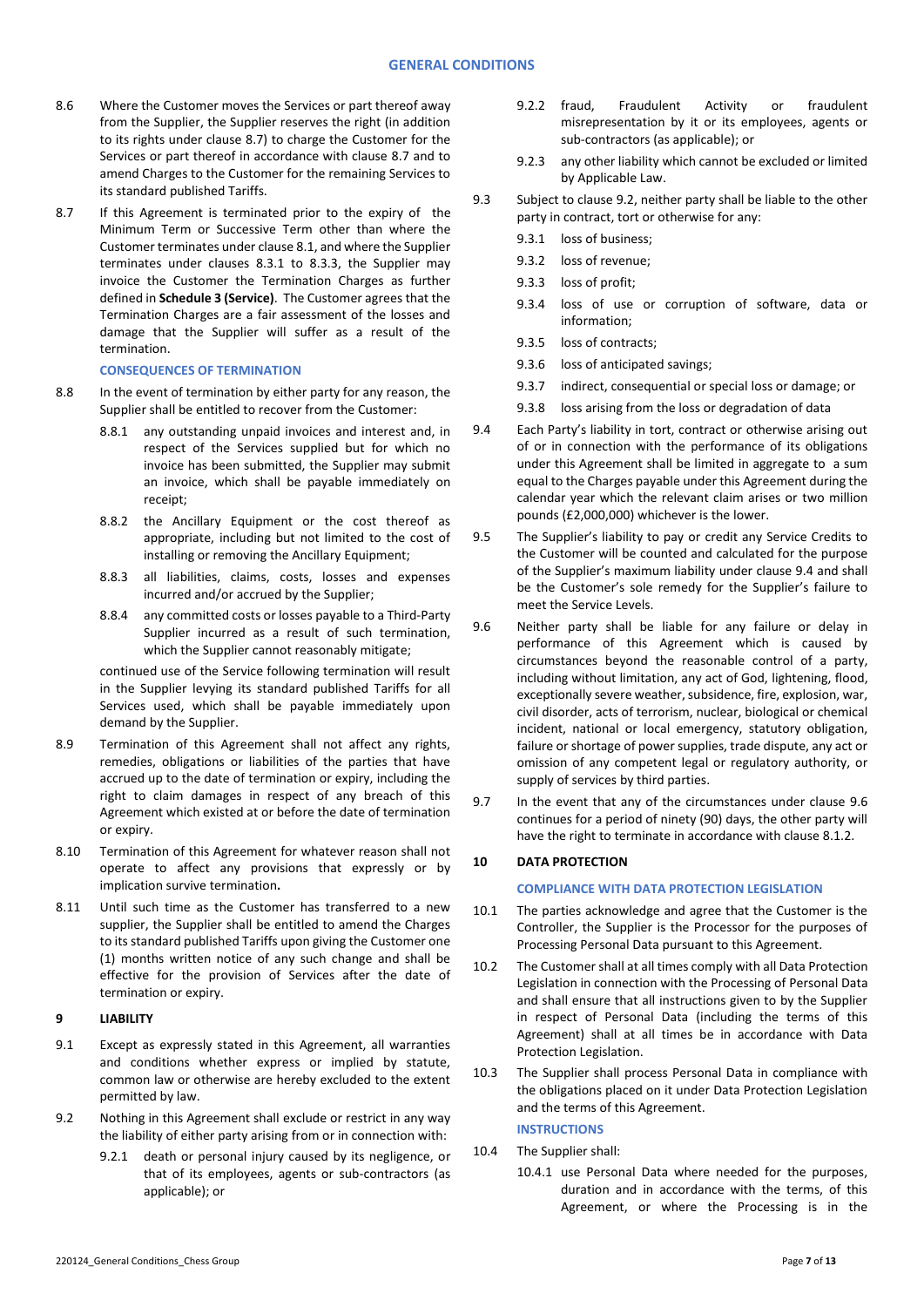Supplier's legitimate interest as further detailed within its Privacy Policy;

- 10.4.2 only process (and shall ensure Supplier personnel only process) the Personal Data as a Processor for the purposes described in this Agreement, in accordance with the Supplier's Privacy Policy or as otherwise provided by the Data Protection Legislation, in which case the Supplier will inform the Customer of that legal requirement before Processing (unless Applicable Law prohibits the Supplier from doing so on important grounds of public interest);
- 10.4.3 ensure that all Supplier personnel Processing Personal Data are bound by duties of confidentiality, and shall only Process the same as is necessary for the purposes of this Agreement;

#### **TECHNICAL AND ORGANISATIONAL MEASURES**

10.5 The Supplier shall, taking into account the state of technical development and the nature of Processing, implement and maintain appropriate technical and organisational measures to protect the Personal Data against unauthorised or unlawful Processing, destruction or accidental loss, alteration, or unauthorised disclosure of the Personal Data.

# **SUB - PROCESSING**

- <span id="page-7-0"></span>10.6 The Supplier shall:
	- 10.6.1 not permit, except where necessary by a Third-Party Supplier for the provision of Services, any Processing of Personal Data by any agent, sub-contractor or other third party (except its Sub-Processors' own employees in the course of their employment that are subject to an enforceable obligation of confidence with regards to the Personal Data) except as stated in the Privacy Policy;
	- 10.6.2 in the event the Customer consents to the use of a Sub-Processor pursuant to sub-claus[e 10.6.](#page-7-0)1above, prior to the relevant Sub-Processor carrying out any Processing activities in respect of the Personal Data, appoint each Sub-Processor under a written contract containing materially the same obligations as under this claus[e 10](#page-6-3) that is enforceable by the Supplier and ensure that each Sub-Processor complies with all such obligations; and
	- 10.6.3 remain liable to the Customer under this Agreement for all the acts or omissions of each Sub-Processor as if they were its own;
	- 10.6.4 ensure that all persons authorised by the Supplier or any Sub-Processor to process Personal Data are subject to a binding written contractual obligation to keep the Personal Data confidential.

### **CO-OPERATION**

- 10.7 The Supplier shall (at the Customer's cost):
	- 10.7.1 assist the Customer with the Customer's obligations pursuant to Articles 32 and 36 of the GDPR (and any similar obligations under applicable Data Protection Legislation) taking into account the nature of the Processing and the information available to the Supplier; and
	- 10.7.2 taking into account the nature of the Processing, assist the Customer (by appropriate technical and organisational measures), in so far as is possible, for the fulfilment of the Customer's obligations to respond to requests for exercising the Data Subjects' rights under Chapter III of the Data Protection Legislation in respect of any Personal Data.

### **NOTIFICATION OF BREACHES**

10.8 The Supplier shall where required by law:

- 10.8.1 notify the Customer without undue delay and in writing on becoming aware of any Personal Data Breach in respect of any Personal Data; and
- 10.8.2 co-operate with the Customer and provide assistance as may be reasonably required in the investigation, remediation and mitigation of the Personal Data Breach.

### **AUDIT**

10.9 The Supplier shall, in accordance with Data Protection Legislation, make available to the Customer such information that is in its possession or control as is necessary to demonstrate the Supplier's compliance with the obligations placed on it under this clause 10 and to demonstrate compliance with the obligations on each party imposed by Article 28 of the GDPR and allow for and contribute to audits, including inspections, by the Customer (or another auditor mandated by the Customer) for this purpose (subject to a maximum of one (1) audit request in any 12 month period under this clause 10.9.

# **CONSEQUENCES OF TERMINATION**

10.10 Upon termination or expiry of this Agreement, at the Customers' cost and the Customers' option, the Supplier shall either return all the Protected Data to the Customer or securely dispose of the Protected Data (and thereafter promptly delete all existing copies of it) except to the extent that any Applicable Law requires the Supplier to store such Protected Data. This clause 10.10 shall survive termination and expiry of the Agreement.

# **INTERNATIONAL TRANSFERS**

- 10.11 The Supplier shall not transfer or otherwise process Personal Data outside the UK or EEA unless:
	- 10.11.1 the Supplier is processing Personal Data in a territory which is subject to a current finding by the UK under Data Protection Legislation that the territory provides adequate protection for the privacy of individuals; or
	- 10.11.2 the Supplier transfers Personal Data under the UK's Standard Contractual Clauses or the ICO International Data Transfer Agreement approved for the transfer of Personal Data outside the EEA and the UK; or
	- 10.11.3 the transfer otherwise complies with Data Protection Legislation.

# **11 INTELLECTUAL PROPERTY**

- 11.1 All Intellectual Property Rights in the Services and/or Documentation will be owned by the Supplier and its Affiliates, save to the extent that any of the same contain Intellectual Property Rights owned by a Third-Party Supplier, where the Supplier shall use all reasonable endeavours to procure the grant of a similar licence.
- <span id="page-7-1"></span>11.2 The Supplier hereby grants to the Customer a non-exclusive, non-transferable royalty free licence to use the Supplier's Intellectual Property Rights within the United Kingdom, subject to the Customers compliance with the terms of this Agreement, solely as necessary for the use of the Services and/or Documentation.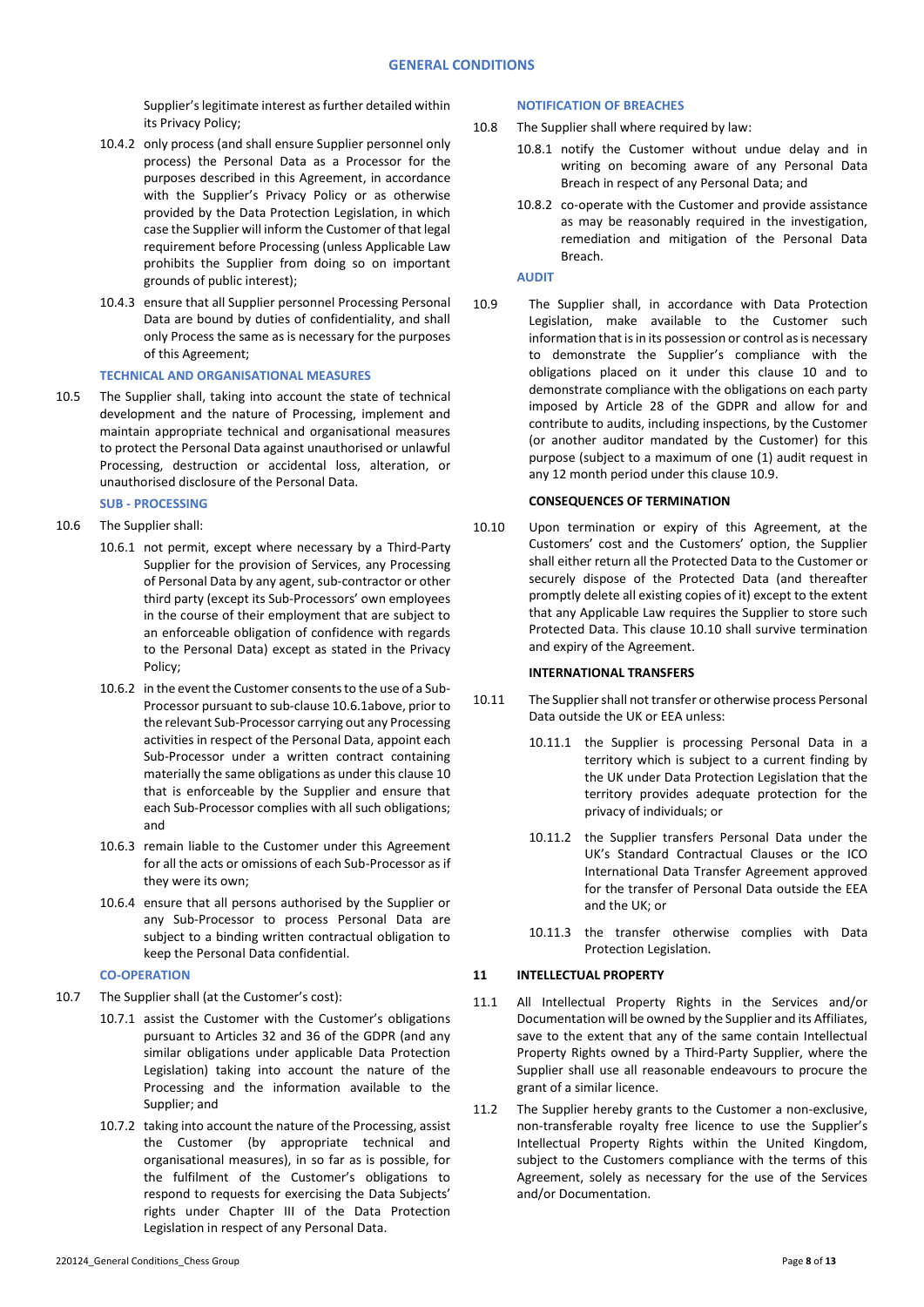- 11.3 The Customer shall not at any time have the right under this Agreement to sub-license, assign or otherwise transfer the rights granted in claus[e 11.2.](#page-7-1)
- 11.4 If this Agreement is terminated for whatever reason, this licence will automatically terminate.
- 11.5 Nothing in this Agreement shall entitle the Customer to any rights in the Intellectual Property Rights of the Supplier, its Affiliates or third-party licensors, nor to any goodwill attached thereto and the Customer further acknowledges that it shall not acquire any rights in respect of the same.
	- **SOFTWARE**
- <span id="page-8-0"></span>11.6 Where the Supplier has provided Software and/or Documentation necessary for the Customer to make reasonable use of the Services and/or Equipment, the Customer acknowledges and agrees that:
	- 11.6.1 the ownership of and all Intellectual Property Rights in the Software and Documentation remains with the Supplier or its licensors;
	- 11.6.2 the Supplier grants a non-exclusive, non-transferable limited right to use the Software and/or Documentation to the Customer, solely as necessary for the provision of the Service in accordance with the terms of this Agreement. The Customer hereby agrees to comply with the provisions of any Third-Party Software licence as provided for in clause[s 3.12](#page-1-1) t[o 3.15](#page-1-2) inclusive, which will automatically terminate on expiry or termination of this Agreement;
	- 11.6.3 it will not make any modifications to the Software or Documentation;
	- 11.6.4 it will not (and shall not permit any third party to) copy, adapt, reverse engineer, decompile, disassemble, modify or make error corrections to the Software in whole or part except as permitted by law;
	- 11.6.5 it will not rent, lease, lend, make available or distribute the Software or Documentation, assign the benefit or subcontract the burden of this Agreement in whole or part or allow the Software to become the subject of any charge, lien or encumbrance;
	- 11.6.6 it shall not (and shall not permit any third party to) export the Software, Documentation or any hardware upon which the Software is embedded, out of the UK without the prior written consent of the Supplier or any licensor;
	- 11.6.7 it will not modify, obscure or remove any copyright or proprietary notices on the Software or Documentation;
	- 11.6.8 it permits the Supplier or the Software licensor, upon reasonable notice to enter during Normal Working Hours any premises owned or controlled by the Customer in order to review the Customer's use of the Software and/or the Documentation and ensure that the Customer is using the same in accordance with this Agreement;
	- 11.6.9 it shall not resell the Services or sub-licence any Software to any third party, without the Supplier's express consent. Such consent shall be at the Supplier's sole discretion and subject to the Customer entering into a separate licence;
	- 11.6.10the Supplier does not warrant that the Software or Documentation is error free and the Customer hereby agrees to make proper back-ups of all data, and;
	- 11.6.11it shall be responsible, unless otherwise included in **Schedule 4 (Support Services)** for applying patches,

fixes or other temporary repairs and preventative maintenance to the Software to maintain the Software to the licensor's published specifications or as otherwise applicable to the provision of the Services.

- 11.7 The Customer will not, and will procure that none of its employees, subcontractors, agents or any third party authorised to use the Service and/or Software, infringe any Intellectual Property Rights owned by the Supplier, its Affiliates or third-party licensors.
- 11.8 The Customer shall, at all times during and after termination or expiry of this Agreement, indemnify and keep indemnified the Supplier, its Affiliates or third-party licensors against all losses, damages, costs or expenses and other liabilities (including legal fees) incurred by, awarded against or agreed to be paid by the Supplier, its Affiliate or third-party licensors arsing from any claim made against the Supplier, its Affiliate or third-party licensors due to:
	- 11.8.1 the Customer amending or in any way altering the Software or Documentation;
	- 11.8.2 using it for a purpose not permitted by this Agreement, and;
	- 11.8.3 for actual or alleged infringement of a third party's Intellectual Property Rights

arising out of, or in connection with, the use of the Services.

- 11.9 If the Customer becomes aware of any breach of third party rights, as a consequence of the Customer's use or possession of the Software and/or the Documentation in accordance with the terms of the Agreement, the Customer agrees that it shall:
	- 11.9.1 give the Supplier notice of any such claim within fourteen (14) days of the date on which the Customer is first given notice that the claim has been made:
	- 11.9.2 allow the Supplier or its Software licensors to have sole conduct of the defence or settlement of any such claim, and;
	- 11.9.3 provide the Supplier with all reasonable assistance in conducting the defence or settlement of any such claim and shall make no prejudicial statement or admission of liability.
- 11.10 For the avoidance of doubt, the Supplier shall have the right at our sole option and expense where there has been a breach as referred to in clause 11.9, to:
	- 11.10.1 procure the right for the Customer to continue using the Software and/or the Documentation so that it such use is no longer infringing;
	- 11.10.2 modify the Services, Software and/or the Documentation so that they become noninfringing without material diminution in their performance or specification so that the provision of the Services is not materially adversely affected.
- 11.11 Upon termination of this Agreement, the Customer's right to use the Software and/or Documentation shall cease and the Customer shall, at the Supplier's absolute discretion, promptly return, or if requested, destroy all copies of the Software and/or Documentation held by the Customer that is in a tangible form, including Software and/or Documentation stored on electronic or optical devices, whether in digital format or otherwise.

# <span id="page-8-2"></span>**12 CONFIDENTIALITY**

<span id="page-8-1"></span>12.1 Neither party will disclose the other party's Confidential Information to any person, except such of its employees, officers, representatives or advisers who need to know the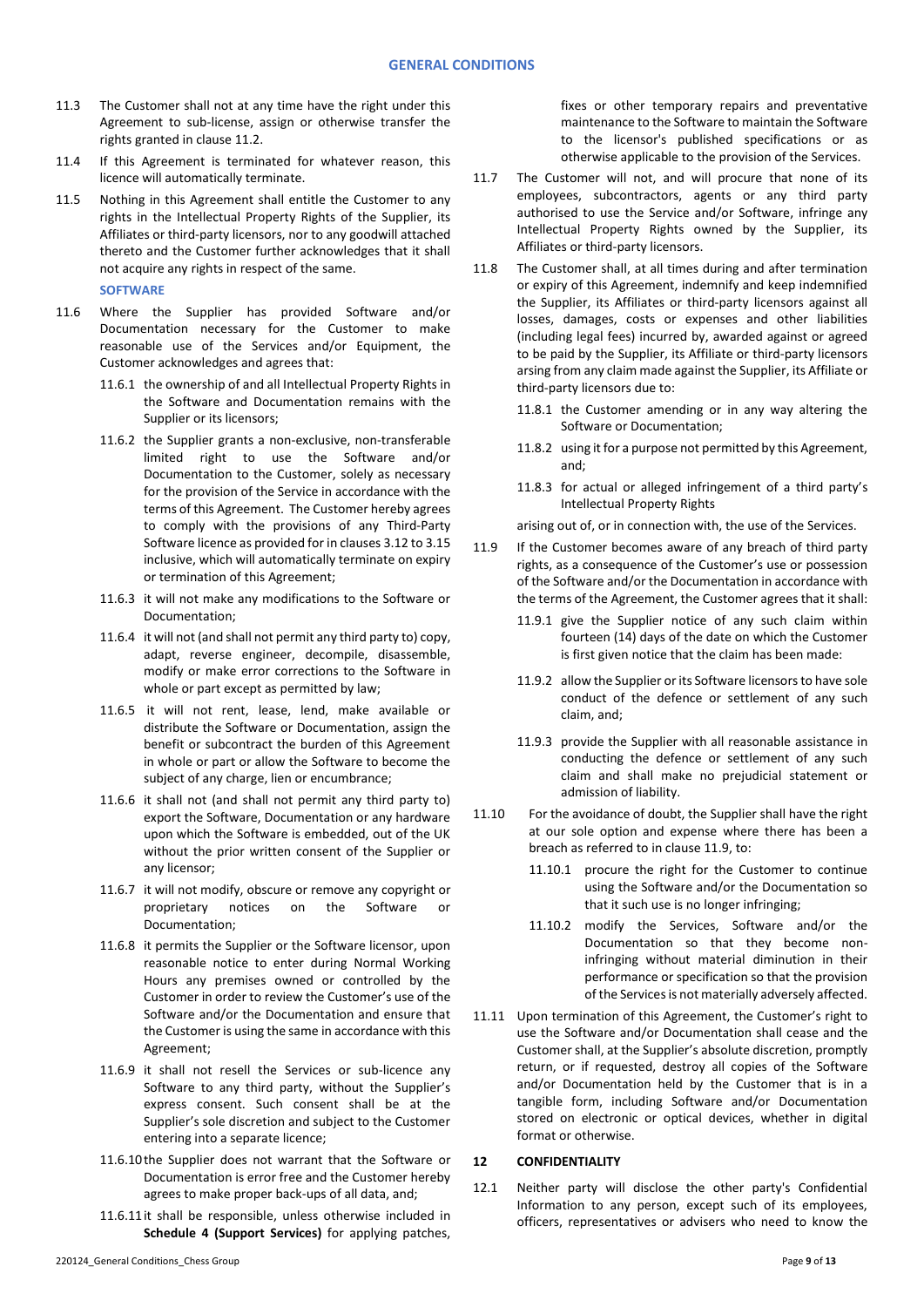relevant Confidential Information for the purposes of the performance of any obligations under this Agreement, except as permitted by clause [12.2.](#page-9-0)

- <span id="page-9-0"></span>12.2 Nothing in clause [12.1](#page-8-1) shall prevent the use or disclosure of any information which:
	- 12.2.1 is or becomes generally available to the public other than as a result of a breach of an obligation under this claus[e 12;](#page-8-2)
	- 12.2.2 is acquired from a third party who owes no obligation of confidence in respect of the information;
	- 12.2.3 is or has been independently developed by the recipient without use of the other party's Confidential Information; or
	- 12.2.4 is required by any court, governmental or regulatory authority, relevant stock exchange or where there is a legal duty or requirement to disclose such Confidential Information.
- 12.3 This clause [12](#page-8-2) will bind the parties during the term of this Agreement and for a period of two (2) years following termination of this Agreement.

# **13 DISPUTE RESOLUTION**

- 13.1 The parties shall use all reasonable endeavours to resolve any dispute or claim in accordance with the Customer Complaints Code and in good faith.
- <span id="page-9-1"></span>13.2 Where a dispute or claim arises between the parties that cannot be resolved between the parties as set forth in the Customer Complaints Code, either party may;
	- 13.2.1 escalate the dispute to the Director's Office; and
	- 13.2.2 if the dispute is not resolved under clause [13.2.1,](#page-9-1) either party may refer the dispute to an alternative dispute resolution method, which is agreed as appropriate.
- 13.3 Where the Customer is a Small Business Customer, the Customer shall have the right to take unresolved complaints to an approved alternative dispute resolution agency eight (8) weeks after the compliant was made. CISAS is an independent approved alternative dispute resolution agency which provides this service free of charge.

# <span id="page-9-2"></span>**14 NOTICES**

- 14.1 Unless provided for elsewhere in this Agreement, all formal written notices or instructions given under this Agreement shall be in writing and shall be sent by:
	- 14.1.1 the Supplier to the Customer by post to its principal place of business or such other address as may at the relevant time have been notified pursuant to this clause [14](#page-9-2) to the Supplier and shall be deemed as served on the second day after the same has been posted; or
	- 14.1.2 the Customer to the Supplier by recorded delivery to its principal place of business or such other address as may at the relevant time have been notified pursuant to this claus[e 14](#page-9-2) to the Customer and shall be deemed as served at the time of delivery.

#### **15 ASSIGNMENT AND SUBCONTRACTING**

- 15.1 The Customer shall not assign, subcontract or encumber any right or obligation under this Agreement, in whole or in part, without the Supplier's prior written consent (such consent not to be unreasonably withheld or delayed).
- 15.2 The Supplier may at any time:
- 15.2.1 assign, mortgage, charge, declare a trust over or deal in any other manner with any or all of its rights under this Agreement, and/or
- 15.2.2 provide the Services to the Customer directly and/or through its Affiliates, suppliers, subcontractors and agents,

without prior written notice of such dealing to the Customer, provided that the Supplier remains primarily liable for the acts and omissions of its Affiliates, suppliers, subcontractors and agents.

### <span id="page-9-3"></span>**16 AMENDMENTS**

- 16.1 Subject to clause [6.10,](#page-4-1) the Supplier reserves the right at its sole discretion to change the terms and conditions of this Agreement by giving the Customer not less than one (1) months' notice, by publishing a notice on the Customer's invoice and/or on its website a[t https://chessict.co.uk/legal/.](https://chessict.co.uk/legal/)
- 16.2 The Customer may notify the Supplier of any objection to any change in the terms and conditions of this Agreement within the one (1) month notice period, where such notice is not provided by the Customer to the Supplier and the Customer's continues to use the Service, this will be deemed acceptance of such changes.

# **17 THIRD PARTIES**

17.1 Except as expressly provided for in this Agreement, a person who is not a party to this Agreement shall not have any rights under the Contracts (Rights of Third Parties) Act 1999 to enforce any of the provisions of this Agreement.

### **18 WAIVER**

- 18.1 A waiver by either Party of a breach of a provision of this Agreement shall not be considered as a waiver of a subsequent breach of the same or another provision of this Agreement.
- 18.2 No failure, delay or omission by either party in exercising any right, power or remedy provided under this Agreement or by law shall operate as a waiver of that or any other right or remedy, nor shall it preclude or restrict any future exercise of that or any other right or remedy.
- 18.3 The Customer must bring any legal proceedings against the Supplier in connection with this Agreement within twelve (12) months from the date which the Customer first became aware or ought reasonably to have become aware of the facts giving rise to the liability or potential liability of the Supplier or within the statutory limitation period, whichever is the earlier.

# **19 SEVERANCE**

19.1 If any provision of this Agreement (or part of any provision) is held by a court or other competent authority to be invalid or unenforceable in whole or in part, the validity and enforceability of any other provision of this Agreement and the remainder of the provision shall not be affected.

### **20 ENTIRE AGREEMENT**

- 20.1 The terms and conditions of this Agreement, together with any terms set out in the Order and/or Schedules constitute the entire agreement between the parties, supersede any previous agreement or understanding and, subject to clause [6.10](#page-4-1) and clause [16,](#page-9-3) may not be varied except in writing and signed by the Supplier.
- 20.2 All other terms, express or implied by statute or otherwise, are excluded to the fullest extent permitted by law.
- 20.3 In entering into this Agreement, the Customer acknowledges and agrees that it does not rely on any representations which are not confirmed in the terms and conditions of this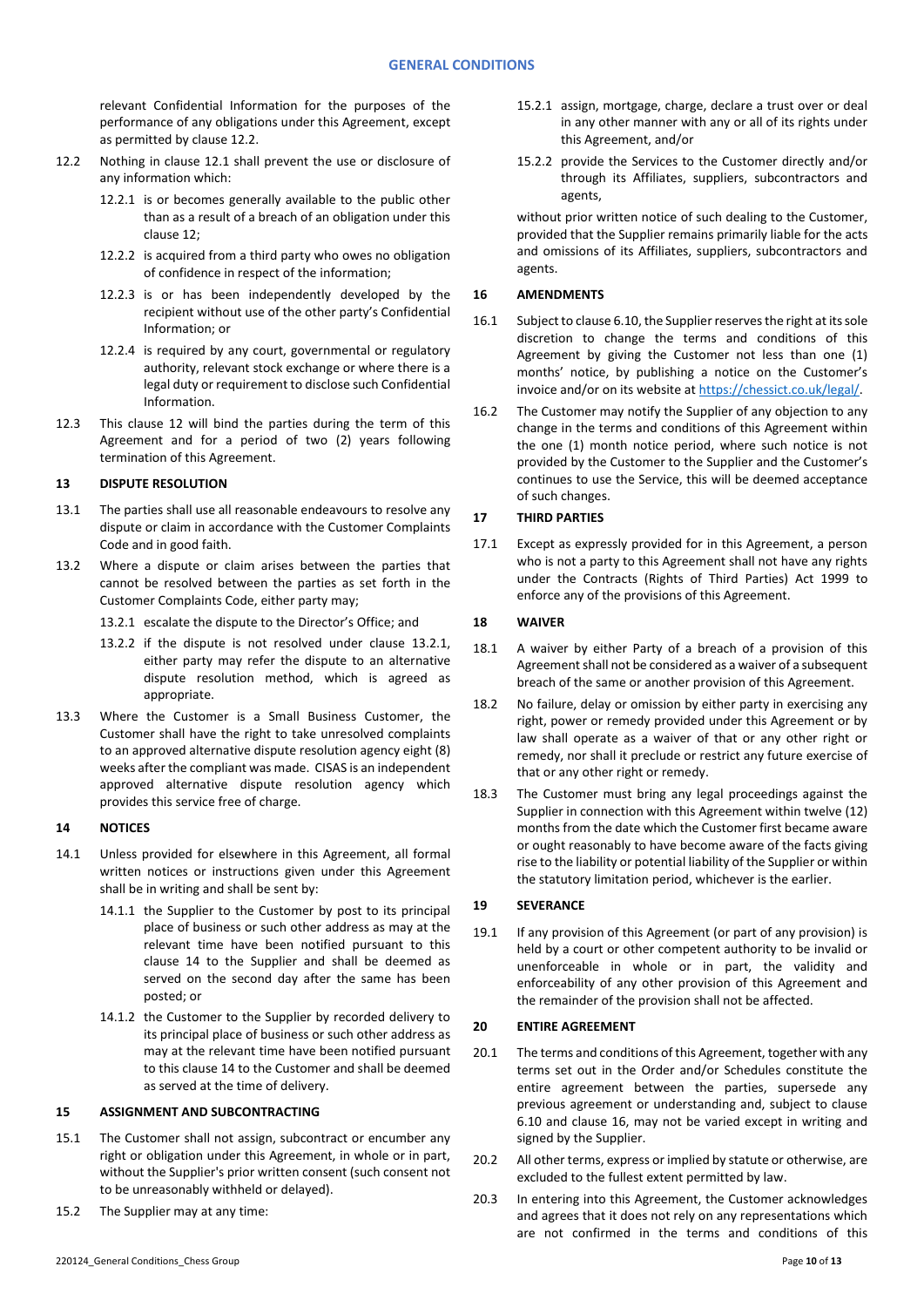Agreement, but nothing in this Agreement affects the liability of either party for fraudulent representation.

# **21 GOVERNING LAW AND JURISDICTION**

21.1 This Agreement shall be governed by and construed in accordance with the laws of England and Wales, and the Customer agrees to submit to the exclusive jurisdiction of the courts of England and Wales.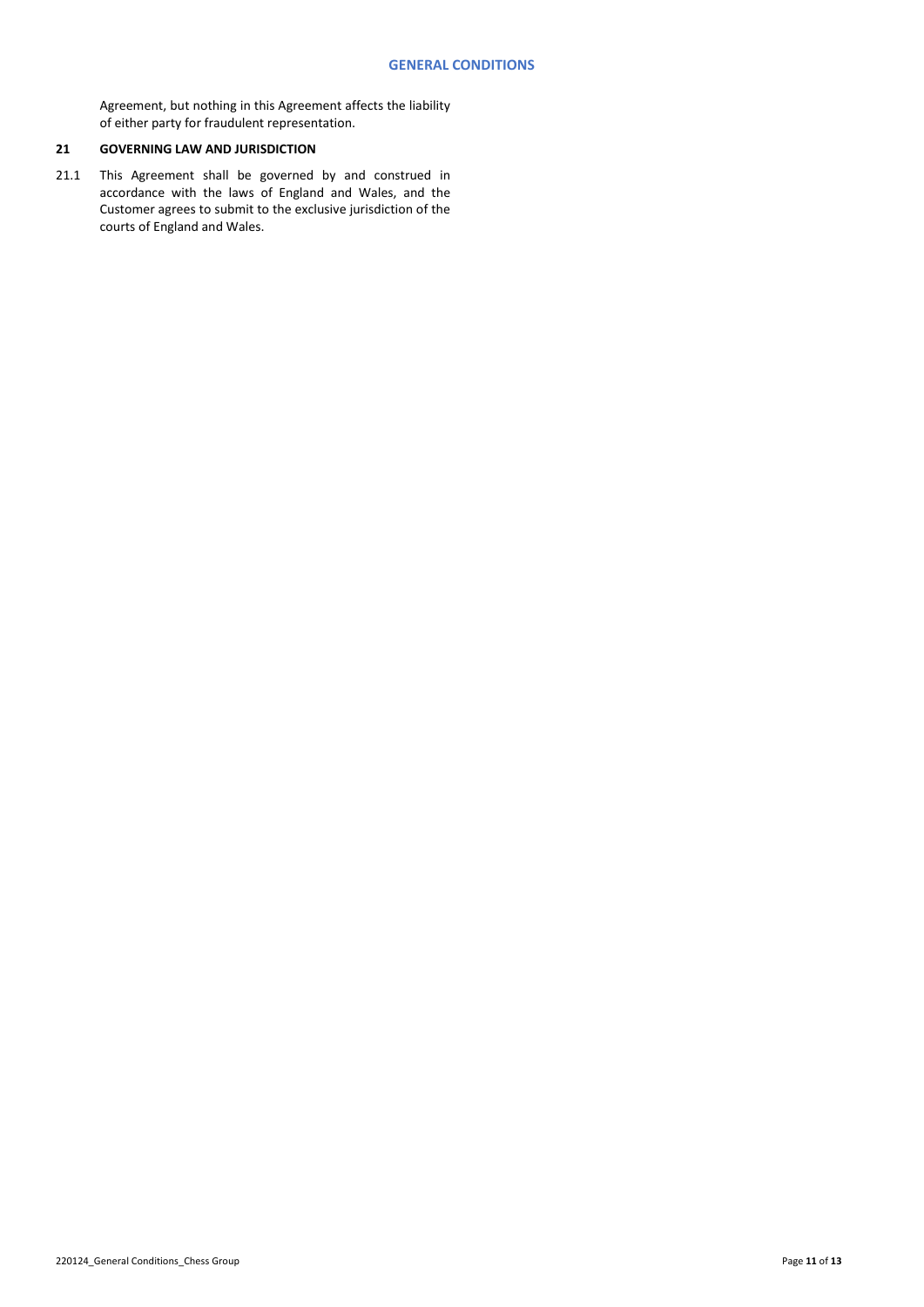**Acceptable Use Policy** shall mean the Supplier's acceptable use policy available at<https://chessict.co.uk/legal/> as may be amended by the Supplier from time to time;

**Affiliate** means, in relation to either Party, a company which is a subsidiary or holding company of it, or any company which, is a subsidiary of any such holding company, "holding company" and "subsidiary" having the meanings ascribed to them in section 1159 Companies Act 2006;

**Agreement** means the agreement between the Customer and Supplier, which includes the terms and conditions of this Agreement, the Schedules (including any annex thereto), the Tariffs and the Order;

**Ancillary Equipment** means the equipment (including any Software) owned and licensed by the Supplier, its subcontractors or Third-Party Supplier and placed on the Customer's premises, which is required to access the Service;

**Applicable Law** means any legislation, authorisations, permissions, rules, regulations, codes of practice, orders and guidelines relating to the provision and/or use of the Services, including any directives or other requirements issued by any regulator from time to time;

**Change of Control** means in relation to the Customer where there is a material change in the exercise, control or holding of the voting shares (unless this is due to an internal group reorganisation);

**Charges** means the fees payable for the Services, Support Services and/or Equipment as set out in the Order, the applicable **Schedule 3 (Services)** and/or **Schedule 4 (Support Services)**, or as published on the Supplier's website at [https://chessict.co.uk/legal/;](https://chessict.co.uk/legal/)

**Confidential Information** means any information of a confidential nature whether disclosed in writing or orally, is expressly stated to be confidential or can reasonably be expected to have been considered confidential, including without limitation, information in relation to a Party's affairs or business or method of carrying on business and the terms of this Agreement;

**Commencement Date** means either;

- (a) the date the Customer is notified by the Supplier that the Service (or any part of the Service, including each Site) will be ready to use, or;
- (b) where Service comprises of multiple Connections, a Connection will be Connected to the Network, or;
- **(c)** if earlier, the date upon which the Customer first uses the Service (or any part of the Service, including each Site) or Connection;

**Connection** means the connection of the Services (or any part thereof, including each Site) to the Network and "Connected" shall be construed accordingly;

**Controller, Data Subject, Personal Data, Processor and Processing** shall have the respective meanings given to them in applicable Data Protection Legislation from time to time (and related expressions, including process, processed, processing and processes shall be construed accordingly) and international organisation and Personal Data Breach shall have the respective meanings given to them in the GDPR;

**Customer Complaints Code** shall mean the Supplier's complaints code available at [https://chessict.co.uk/complaintscode.pdf](https://eur03.safelinks.protection.outlook.com/?url=https%3A%2F%2Fchessict.co.uk%2Fcomplaintscode.pdf&data=02%7C01%7CZahidAli%40ChessICT.co.uk%7C0dfe579643304969db0208d7c1bd2b32%7Cb59cf9cb1b57401482a1df65994c0c69%7C0%7C0%7C637190890534459933&sdata=Hxs8KEYfGkKyOpBsq2mulqaHOa59QojppLfwNrFrvEk%3D&reserved=0) as may be amended from time to time;

**Customer Equipment** means the existing Customer premises equipment and any purchased Hardware (including Software) used by the Customer in connection with the Service, other than the Ancillary Equipment and Rental Equipment;

**Customer Network** means the Customer's physical telecommunications and/or data network infrastructure, systems and Equipment located at the Site to which the Services will be connected;

**Data Protection Legislation** means, as binding on either party or the Services:

- (i) the Data Protection Act 2018, European Privacy and Electronic Communications Directive 2002/58/EC and, the General Protection Regulation (EU) 2016/679 ("**GDPR**");
- (ii) any laws which implement such laws; and
- (iii) any laws or regulations which replace, extend, re-enact, consolidate or amend any of the foregoing.

**Documentation** means the documentation made available to the Customer by the Supplier or by its suppliers or licensors via MyPortal or such other website address notified to the Customer by the Supplier from time to time, which sets out a technical description of the Services together with manufacturers recommendations and instructions for use of the Services;

**Equipment** means the Customer Equipment, Hardware and the Ancillary Equipment and as listed in the Order, or where applicable further detailed in **Schedule 2 (Equipment)**;

**Fair Use Policy** shall mean the Supplier's fair use policy available at <https://chessict.co.uk/legal/> as may be amended by the Supplier from time to time;

**Fraudulent Activity** means any activity which constitutes a threat or breach of security, theft, fraud and/or deception (whether actual or attempted), including but not limited to use of the Services:

- (a) without the Customer's knowledge;
- (b) utilizing the Customer's authentication details; or
- (c) from an authenticated IP address.

**Good Industry Practice** means in relation to any undertaking and any circumstances, the exercise of that degree of skill and care which could be reasonably expected of a highly skilled and experienced professional;

**Hardware** means physical equipment purchased by the Customer from the Supplier and which is necessary for provision of the Services;

**Industry Regulations** means rules and regulations set by relevant industry governing bodies which control and/or govern specific business activities (e.g. The Office of Communications "**Ofcom**";

**Intellectual Property Rights** means any copyright, patent, registered design, design rights, utility models, trademarks, trade secrets, know how, database rights, Confidential Information or any other registered or unregistered intellectual property rights of whatever nature subsisting anywhere in the world;

**Minimum Term** means the initial period of this Agreement as specified in the Order and if not specified shall be the period calculated in accordance with clause 2.1;

**MACD Services** means the provision of "moves, additions, changes and deletions" being engineering services within the scope of this Agreement which the Supplier is requested to carry out by the Customer in accordance with sub-clauses 3.17 to 3.19 inclusive;

**MyPortal**means the Customer's online access to the provision of the Services available through the Supplier's website at [https://chessict.co.uk;](https://chessict.co.uk/)

**Network** means a Third-Party Supplier telecommunications and/or data network providing connectivity to the Service;

**Normal Working Hours** means 09:00hrs to 17:30hrs on a Working Day;

**Order** means an order issued by the Supplier for the provision of Services, Hardware, Software and/or Ancillary Equipment under this Agreement;